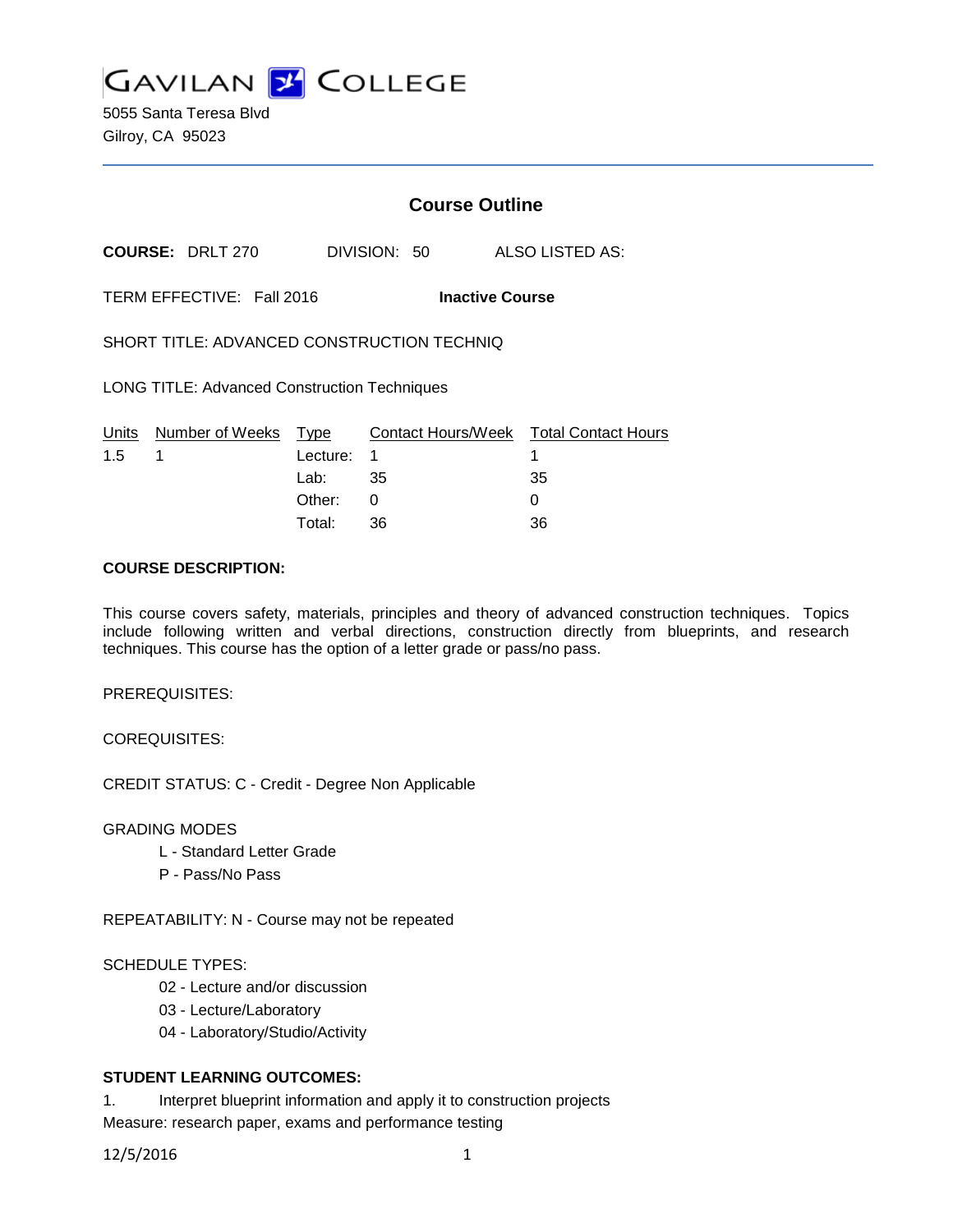PLO: 7, 1, 2, 3, 5, 6  $II$  O: GE-LO: Year assessed or anticipated year of assessment: 2014

2. Install advanced lathing and drywall systemsMeasure: exams and performance testing

PLO: 7, 1, 2, 3, 5, 6

ILO:

GE-LO:

Year assessed or anticipated year of assessment: 2014

PROGRAM LEARNING OUTCOMES:

1. Attain journey level skills needed to be successful in residential and commercial construction.

CONTENT, STUDENT PERFORMANCE OBJECTIVES, OUT-OF-CLASS ASSIGNMENTS

Inactive Course: 11/28/2016

Out-of-class assignments: For each topic, the student will read chapters and do the homework assignments at the end of the those chapters.

8 lec/6 lab Hours Project overview and shop safety

Project specifications

Project details and blueprints

SLO: The student will evaluate and research given construction project scope and build project to given specifications.

Assignments: Read the chapters covered in the lecture and answer the study guide question on the assigned subject. Locate and read in the text or online regarding project details, blueprints, and specifications. Build project to specifications.

7 lec/5 lab Hours Researching construction project

Project layout and construction

SLO: The student will research construction projects and construction layout. The student will build construction project.

Assignments: Read the chapters covered in the lecture and answer the study guide question on the assigned subject. Locate and read in the text or online regarding construction project and layout. Build construction project according to specifications.

4 lec/5 lab Hours Advanced drywall construction

Advanced lathing construction

SLO: The student will identify, evaluate, and install drywall and lathing construction.

Assignments: Read the chapters covered in the lecture and answer the study guide question on the assigned subject. Select, evaluate, and use material for drywall and lathing construction. Install drywall and lathing material. Record advanced construction techniques performed on job-sites.

2 lec/2 lab Hours Final examination and term project.

## **METHODS OF INSTRUCTION:**

- A. Lecture and discussion
- B. Visual aids
- C. Demonstrations
- D. Group hands-on exercise
- E. Individual hands-on exercise
- F. One-on-one hands-on instruction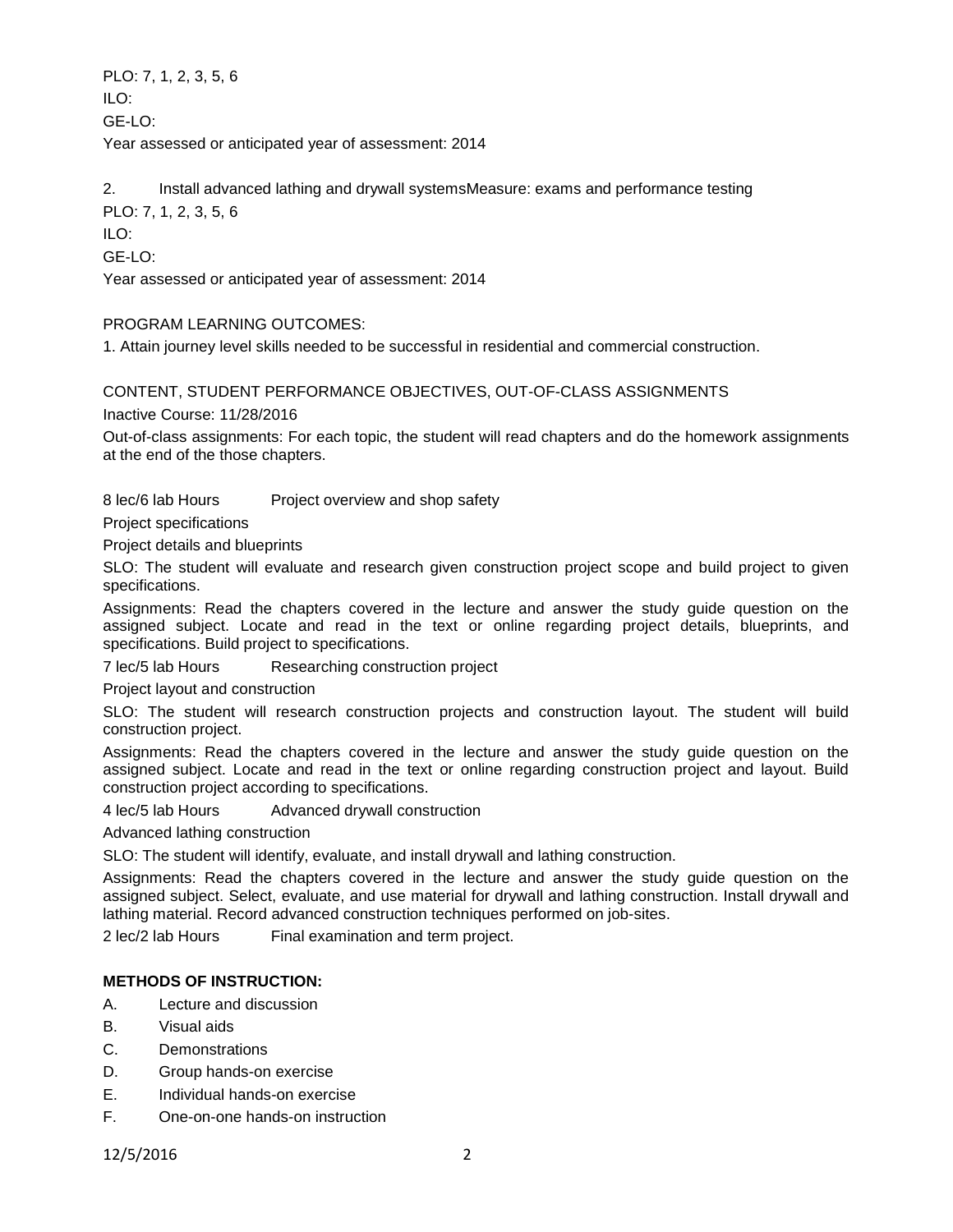# **METHODS OF EVALUATION:**

CATEGORY 1 - The types of writing assignments required: Percent range of total grade: 10 % to 30 % Written Homework Reading Reports Lab Reports Essay Exams Term or Other Papers If this is a degree applicable course, but substantial writing assignments are NOT appropriate, indicate reason: Course primarily involves skill demonstration or problem solving CATEGORY 2 - The problem-solving assignments required: Percent range of total grade: 10 % to 40 % Homework Problems Field Work Lab Reports **Quizzes** Exams CATEGORY 3 - The types of skill demonstrations required: Percent range of total grade: 20 % to 70 % Class Performance/s Field Work Performance Exams CATEGORY 4 - The types of objective examinations used in the course: Percent range of total grade: 10 % to 30 % Multiple Choice True/False Matching Items **Completion** CATEGORY 5 - Any other methods of evaluation: Percent range of total grade: 0%

## **REPRESENTATIVE TEXTBOOKS:**

#### Required:

UBC International, United States Gypsum Company . Lathing, Gypsum Construction Handbook. U.S.A.: UBC International, United States Gypsum Company. Textbooks are used in the classroom only. This is a standard textbook used in the Industry. Or other appropriate college level text.

Reading level of text, Grade: 10Verified by: dvt

#### **ARTICULATION and CERTIFICATE INFORMATION**

Associate Degree: CSU GE: IGETC: CSU TRANSFER: Not Transferable UC TRANSFER: Not Transferable